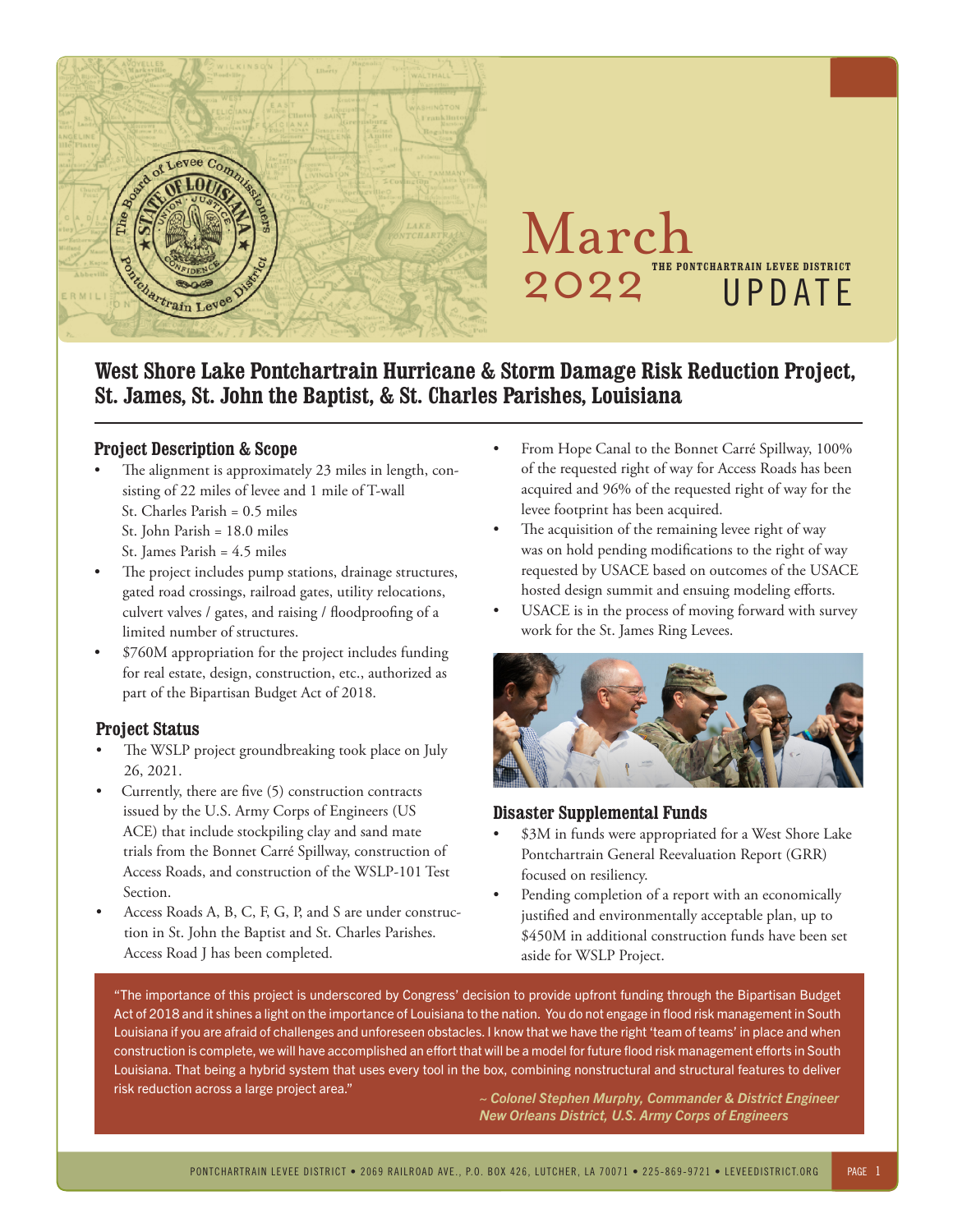# Partrain Levee

## **Ascension Parish Storm Surge Project, Ascension & Livingston Parishes, Louisiana**

March<br>2022"

**THE PONTCHARTRAIN LEVEE DISTRICT** 

UPDATE

The Ascension Storm Surge Protection Project will provide storm surge protection to the east bank of Ascension Parish. Project scope includes 2.8 miles of new earthen levee, 3 miles of upgrades to existing levees, the addition of 320 cfs of pumping capacity, other pump stations improvements, and two new flood gates. The project has been separated into two phases: Phase 1 consisting of work north of I-10 and Phase 2 consisting of work south of I-10.

This project is a joint effort between the Pontchartrain Levee District, the East Ascension Consolidated Gravity Drainage District 1, and the Louisiana Office of Facility Planning and Control Capital Outlay Program. The Louisiana Office of Facility Planning and Control authorized the start of the project in January 2022. The design team has begun work including design coordination, rights of entry, topographic and bathymetric surveys, geotechnical investigations and analysis, cultural resources investigations, and wetland delineations for the Phase 1 area.

### **Approved & Pending Project Credits & PLD Cash Contributions**

Based on a 2016 interim accounting of the Lake Pontchartrain, Louisiana and Vicinity (LPV), Hurricane Protection Project, St.Charles Parish as conducted by USACE, PLD has made excess cash contributions to USACE of \$6.7 million. Additionally, PLD has accumulated project credits (USACE approved and pending) of \$17.1 million. PLD is seeking appropriations for excess cash contributions and accumulated project credits to be used as a funding source for other federal and local projects within PLD's six parish jurisdiction. Project credits include expenditures for the LPV project approved by USACE between 2011 and 2016.

| <b>Description</b>                                                                                                                 | <b>Approved for Credit</b> |
|------------------------------------------------------------------------------------------------------------------------------------|----------------------------|
| Corps Approved Project Credits - Project Management and Lands, Easements<br>Rights of Way, Relocations and Disposal Areas (LERRDs) | \$10,579,810.39            |
| Project Credits Pending Corps Approval-Project Management, LERRD's and Construction                                                | \$6,529,682.37             |
| Total Project Credits - Approved and Pending                                                                                       | \$17,109,492.76            |
|                                                                                                                                    |                            |
| PLD's 30% Share of Project Costs                                                                                                   | \$20,855,479.05            |
| PLD's Actual Cash Contributions to Corps                                                                                           | \$29,081,131.16            |
| Excess Cash Contributions made by PLD                                                                                              | \$8,225,652.11             |
| Corps Refund issued in 2016                                                                                                        | \$1,510,919.73             |
| PLD Excess Contributions to Corps                                                                                                  | \$6,714,732.38             |
|                                                                                                                                    |                            |

Total PLD Project Credits (Approved and Pending) and Excess Cash Contributions

\$23,824,255.14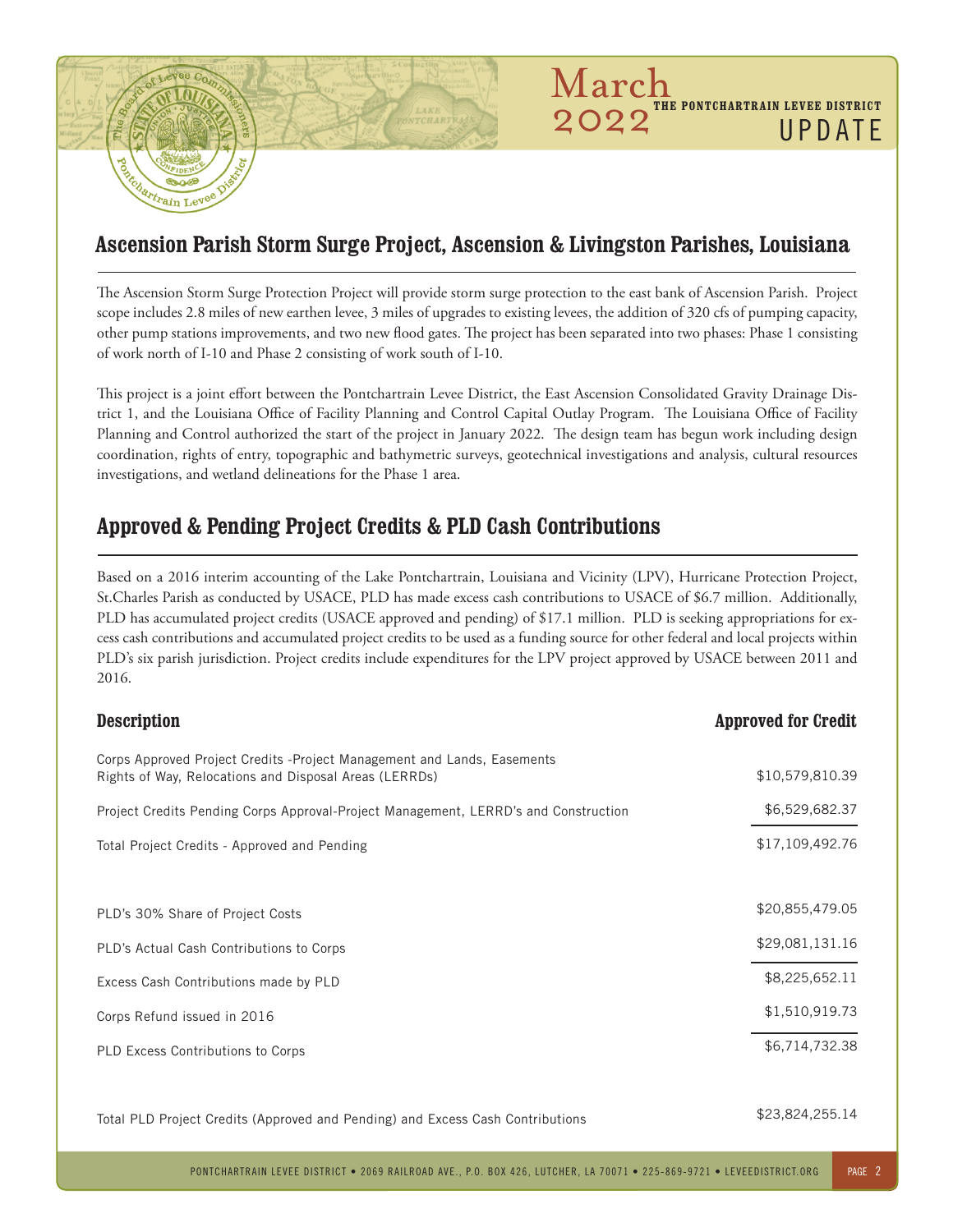

## **LA 22 Gapping Project, Louisiana Watershed Initiative, Ascension & Livingston Parishes, Louisiana**

The LA 22 Gapping Project commenced as a master planning project which involved analysis of multiple projects that have a flood risk impact on the Lower Amite River Basin. Multiple concepts were developed based on old studies, stakeholder input, and new modeling information. The results of this effort showed a great need for gapping of LA 22 near the Amite River Diversion which was emphasized during the August Flood of 2016. This project restores flow to McElroy Swamp by placing structures



through LA 22 near the Diversion Canal. This project will help reduce water surface elevation along the Amite River and improve the health of the wetlands located within the floodplain of the Amite River Diversion Canal. Pontchartrain Levee District received full funding of \$42 million dollars through the Louisiana Watershed Initiative.

#### **Bayou Manchac Regional Flood Risk Reduction Project, Iberville, Ascension, & East Baton Rouge Parishes, Louisiana**



The Bayou Manchac Regional Flood Risk Reduction Project is in the conceptual planning phase and will benefit three Parishes: Iberville, Ascension, and East Baton Rouge. The project scope envisioned by the three Parishes and Pontchartrain Levee District involves three phases: clearing and snagging, channelization/ dredging (including channel improvements projects) and pump stations to enhance the drainage and provide flood risk reduction for the area. Current work on the project includes preliminary modeling, exhibit preparation, cost estimation, and project summaries to be utilized by PLD to apply for funding during Round 2 of the Louisiana Watershed Initiative.